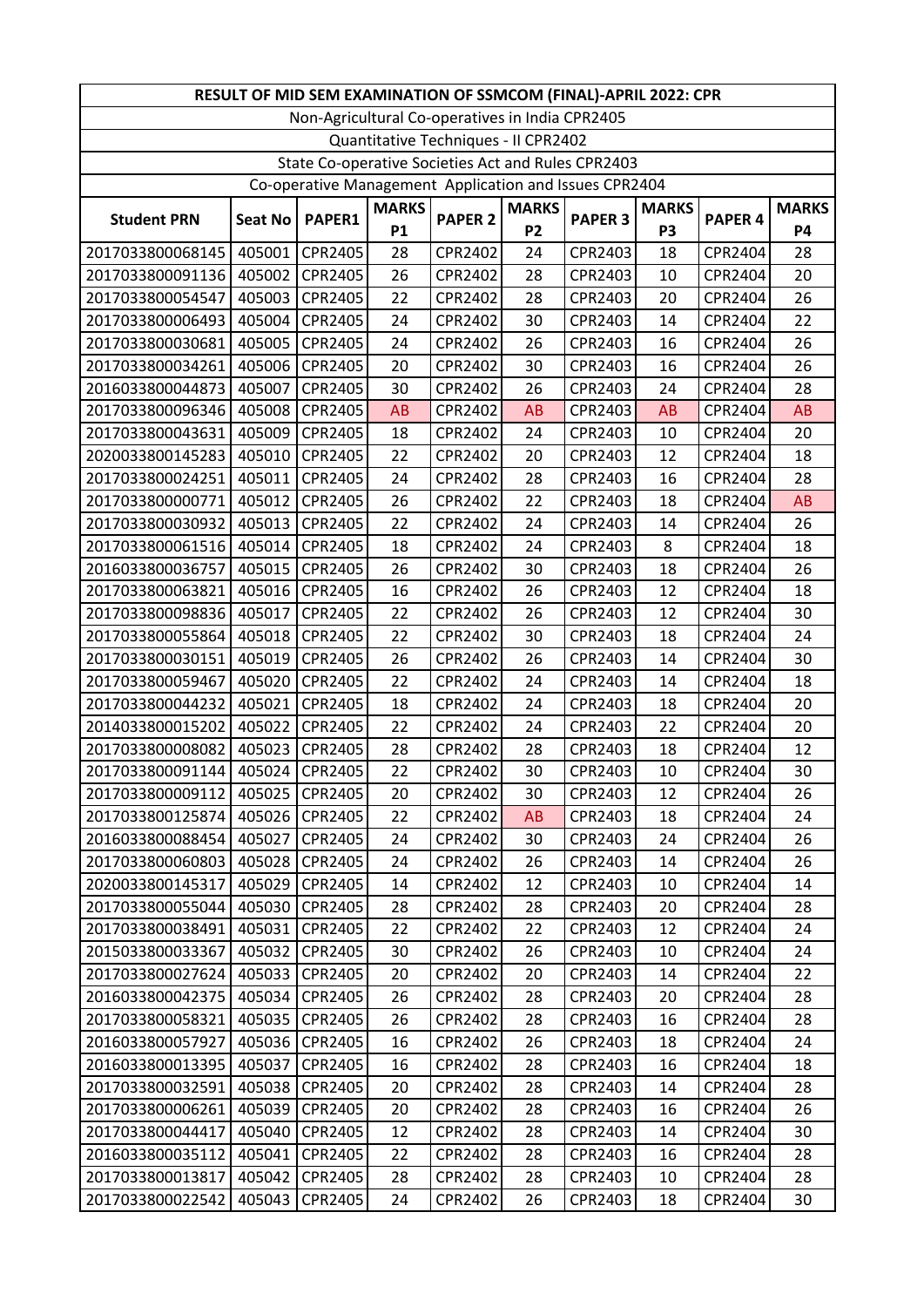| RESULT OF MID SEM EXAMINATION OF SSMCOM (FINAL)-APRIL 2022: CPR |                |                |              |                |                |                |                |                |              |
|-----------------------------------------------------------------|----------------|----------------|--------------|----------------|----------------|----------------|----------------|----------------|--------------|
| Non-Agricultural Co-operatives in India CPR2405                 |                |                |              |                |                |                |                |                |              |
| Quantitative Techniques - II CPR2402                            |                |                |              |                |                |                |                |                |              |
| State Co-operative Societies Act and Rules CPR2403              |                |                |              |                |                |                |                |                |              |
| Co-operative Management Application and Issues CPR2404          |                |                |              |                |                |                |                |                |              |
|                                                                 |                |                | <b>MARKS</b> |                | <b>MARKS</b>   |                | <b>MARKS</b>   |                | <b>MARKS</b> |
| <b>Student PRN</b>                                              | <b>Seat No</b> | PAPER1         | <b>P1</b>    | <b>PAPER 2</b> | P <sub>2</sub> | <b>PAPER 3</b> | P <sub>3</sub> | <b>PAPER 4</b> | <b>P4</b>    |
| 2017033800019555                                                | 405044         | CPR2405        | 20           | CPR2402        | 28             | CPR2403        | 10             | CPR2404        | 26           |
| 2017033800040307                                                | 405045         | CPR2405        | 26           | CPR2402        | 30             | CPR2403        | 24             | CPR2404        | 26           |
| 2017033800002321                                                | 405046         | CPR2405        | 28           | CPR2402        | 26             | CPR2403        | 20             | CPR2404        | 20           |
| 2017033800004061                                                | 405047         | CPR2405        | 26           | CPR2402        | 30             | CPR2403        | 12             | CPR2404        | 30           |
| 2017033800019795                                                | 405048         | CPR2405        | 24           | CPR2402        | 24             | CPR2403        | 24             | CPR2404        | 26           |
| 2017033800006752                                                | 405049         | <b>CPR2405</b> | 26           | CPR2402        | 28             | CPR2403        | 16             | CPR2404        | 22           |
| 2017033800004327                                                | 405050         | CPR2405        | 26           | CPR2402        | 30             | CPR2403        | 14             | CPR2404        | 14           |
| 2017033800000361                                                | 405051         | CPR2405        | 20           | CPR2402        | 24             | CPR2403        | 12             | CPR2404        | 20           |
| 2020033800145302                                                | 405052         | CPR2405        | 20           | CPR2402        | 10             | CPR2403        | 14             | CPR2404        | 14           |
| 2014033800012962                                                | 405053         | CPR2405        | 24           | CPR2402        | 28             | CPR2403        | 18             | CPR2404        | 22           |
| 2017033800017096                                                | 405054         | CPR2405        | 22           | CPR2402        | 26             | CPR2403        | 14             | CPR2404        | 28           |
| 2017033800054002                                                | 405055         | CPR2405        | 26           | CPR2402        | 26             | CPR2403        | 16             | CPR2404        | 26           |
| 2017033800046602                                                | 405056         | CPR2405        | 26           | CPR2402        | 28             | CPR2403        | 20             | CPR2404        | 30           |
| 2017033800030402                                                | 405057         | CPR2405        | 28           | CPR2402        | 30             | CPR2403        | 12             | CPR2404        | 28           |
| 2017033800059807                                                | 405058         | CPR2405        | 30           | CPR2402        | 28             | CPR2403        | 16             | CPR2404        | 26           |
| 2017033800017661                                                | 405059         | CPR2405        | 24           | CPR2402        | 14             | CPR2403        | 18             | CPR2404        | 16           |
| 2017033800047861                                                | 405060         | CPR2405        | 24           | CPR2402        | 26             | CPR2403        | 12             | CPR2404        | 18           |
| 2017033800014716                                                | 405061         | CPR2405        | 24           | CPR2402        | 28             | CPR2403        | 14             | CPR2404        | 30           |
| 2016033800082345                                                | 405062         | CPR2405        | 20           | CPR2402        | 28             | CPR2403        | 16             | CPR2404        | 24           |
| 2017033800018045                                                | 405063         | CPR2405        | 28           | CPR2402        | 28             | CPR2403        | 14             | CPR2404        | 28           |
| 2016033800021112                                                | 405064         | CPR2405        | 24           | CPR2402        | 26             | CPR2403        | 12             | CPR2404        | 26           |
| 2016033800057026                                                | 405065         | CPR2405        | 24           | CPR2402        | 30             | CPR2403        | 14             | CPR2404        | 30           |
| 2017033800039591                                                | 405066         | CPR2405        | 26           | CPR2402        | 24             | CPR2403        | 22             | CPR2404        | 12           |
| 2016033800008131                                                | 405067         | CPR2405        | 20           | CPR2402        | 24             | CPR2403        | 12             | CPR2404        | 28           |
| 2017033800046842                                                | 405068         | CPR2405        | 28           | CPR2402        | 24             | CPR2403        | 16             | CPR2404        | 20           |
| 2017033800034187                                                | 405069         | CPR2405        | 28           | CPR2402        | 22             | CPR2403        | 22             | CPR2404        | 16           |
| 2017033800020462                                                | 405070         | CPR2405        | 24           | CPR2402        | 28             | CPR2403        | 20             | CPR2404        | 26           |
| 2017033800057051                                                | 405071         | CPR2405        | 24           | CPR2402        | 26             | CPR2403        | 18             | CPR2404        | 26           |
| 2017033800048992                                                | 405072         | CPR2405        | 24           | CPR2402        | 28             | CPR2403        | 10             | CPR2404        | 30           |
| 2017033800057615                                                | 405073         | CPR2405        | 26           | CPR2402        | 26             | CPR2403        | 14             | CPR2404        | 20           |
| 2015033800047015                                                | 405074         | CPR2405        | 26           | CPR2402        | 28             | CPR2403        | 14             | CPR2404        | 24           |
| 2017033800057983                                                | 405075         | CPR2405        | 18           | CPR2402        | 26             | CPR2403        | 16             | CPR2404        | 20           |
| 2017033800091434                                                | 405076         | CPR2405        | 26           | CPR2402        | 30             | CPR2403        | 8              | CPR2404        | 26           |
| 2017033800035786                                                | 405077         | CPR2405        | 20           | CPR2402        | 24             | CPR2403        | 16             | CPR2404        | 26           |
| 2015033800073055                                                | 405078         | CPR2405        | 22           | CPR2402        | 18             | CPR2403        | 10             | CPR2404        | 16           |
| 2017033800017347                                                | 405079         | CPR2405        | 20           | CPR2402        | 24             | CPR2403        | 18             | CPR2404        | 26           |
| 2017033800023201                                                | 405080         | CPR2405        | 26           | CPR2402        | 22             | CPR2403        | 16             | CPR2404        | 26           |
| 2017033800020937                                                | 405081         | CPR2405        | 22           | CPR2402        | 26             | CPR2403        | 14             | CPR2404        | 30           |
| 2017033800028217                                                | 405082         | CPR2405        | 26           | CPR2402        | 28             | CPR2403        | 20             | CPR2404        | 28           |
| 2015033800027386                                                | 405083         | CPR2405        | 22           | CPR2402        | 28             | CPR2403        | 22             | CPR2404        | 24           |
| 2017033800010154                                                | 405084         | CPR2405        | 22           | CPR2402        | 28             | CPR2403        | 16             | CPR2404        | 20           |
| 2014033800007415                                                | 405085         | CPR2405        | 26           | CPR2402        | 30             | CPR2403        | 24             | CPR2404        | 30           |
| 2017033800032737                                                | 405086         | CPR2405        | 22           | CPR2402        | 26             | CPR2403        | 16             | CPR2404        | 26           |